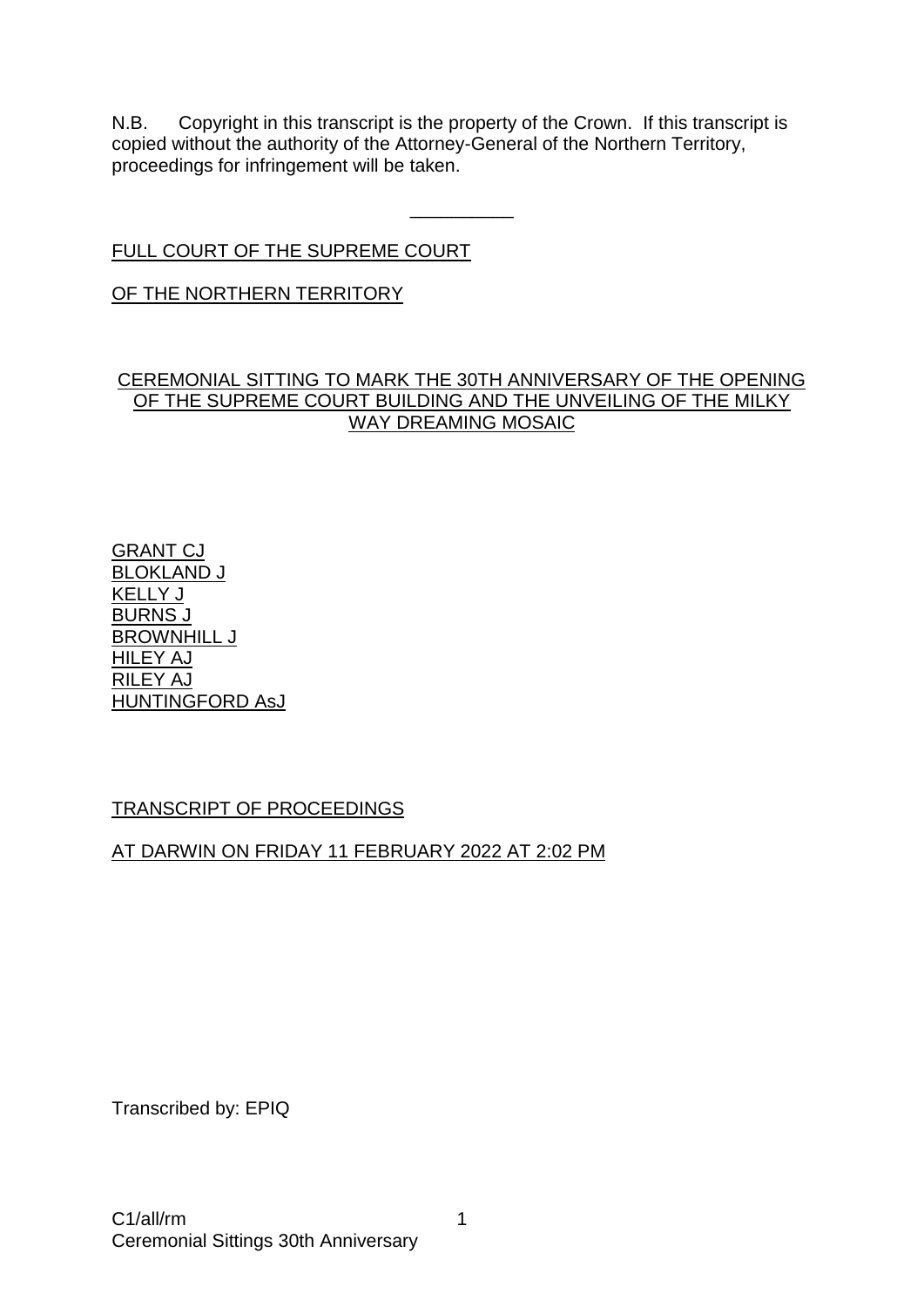GRANT CJ: Good afternoon distinguished guests, ladies and gentlemen. The Judges of the Supreme Court welcome you here for this ceremonial sitting to mark the 30<sup>th</sup> anniversary of the opening of this building and the unveiling of the Milky Way Dreaming Mosaic which forms its centrepiece.

We are honoured today by the presence of her Honour, the Administrator Vicki O'Halloran AO. As always we are grateful for the unstinting support that her Honour provides to all of the Northern Territory's institutions.

Also present in the Court this morning is former Administrator and former Chief Justice of this Court, the Honourable Austin Asche AC QC and we extend a particular welcome to his Honour.

We are also joined by another former Chief Justice, Trevor Riley AO, but he is up on the Bench with us in his continuing role as an acting Judge of this Court, for which we are both fortunate and grateful.

We acknowledge and welcome the presence of the Attorney-General, the Honourable Selena Uibo MLA, who will be addressing the Court in her role as the first law officer of the Northern Territory.

We also acknowledge and welcome the presence here today of Mr Steve Edgington, the Shadow Attorney-General; the Honourable Daryl Manzie AM, who was the Attorney-General at the time of the opening of this building; Mr Peter Shoyer, the Ombudsman for the Northern Territory; and Ms Sally Sievers, the Anti-Discrimination Commissioner for the Northern Territory.

The Court will also be addressed today by Mr Tom Pauling AO QC, a former Administrator and Solicitor-General of the Northern Territory, who was instrumental in the commissioning of the Milky Way Dreaming Mosaic and who also addressed the Court at the ceremonial sitting to celebrate the opening of this building.

Mr Pauling will be followed by Mr McConnel, the President of the Bar Association, and Mr Stirk representing the President of the Northern Territory Law Society.

It is a further piece of historical symmetry that Mr Stirk also addressed the Court in that capacity 30 years ago now at the opening of this building. And can we say, Mr Stirk, it is obvious from the photographs which will later be seen on a large screen outside the courtroom, that you have hardly aged a day since then.

We would also like to welcome a number of special guests who were involved in the design, construction and fit out of this magnificent building.

John Brears was the Multiplex Project Manager of both the Supreme Court and the Parliament House building. John came to that role after managing the construction of the Crocodile Motel at Kakadu, and he has remained a good friend of this Court and a custodian of the building since that time.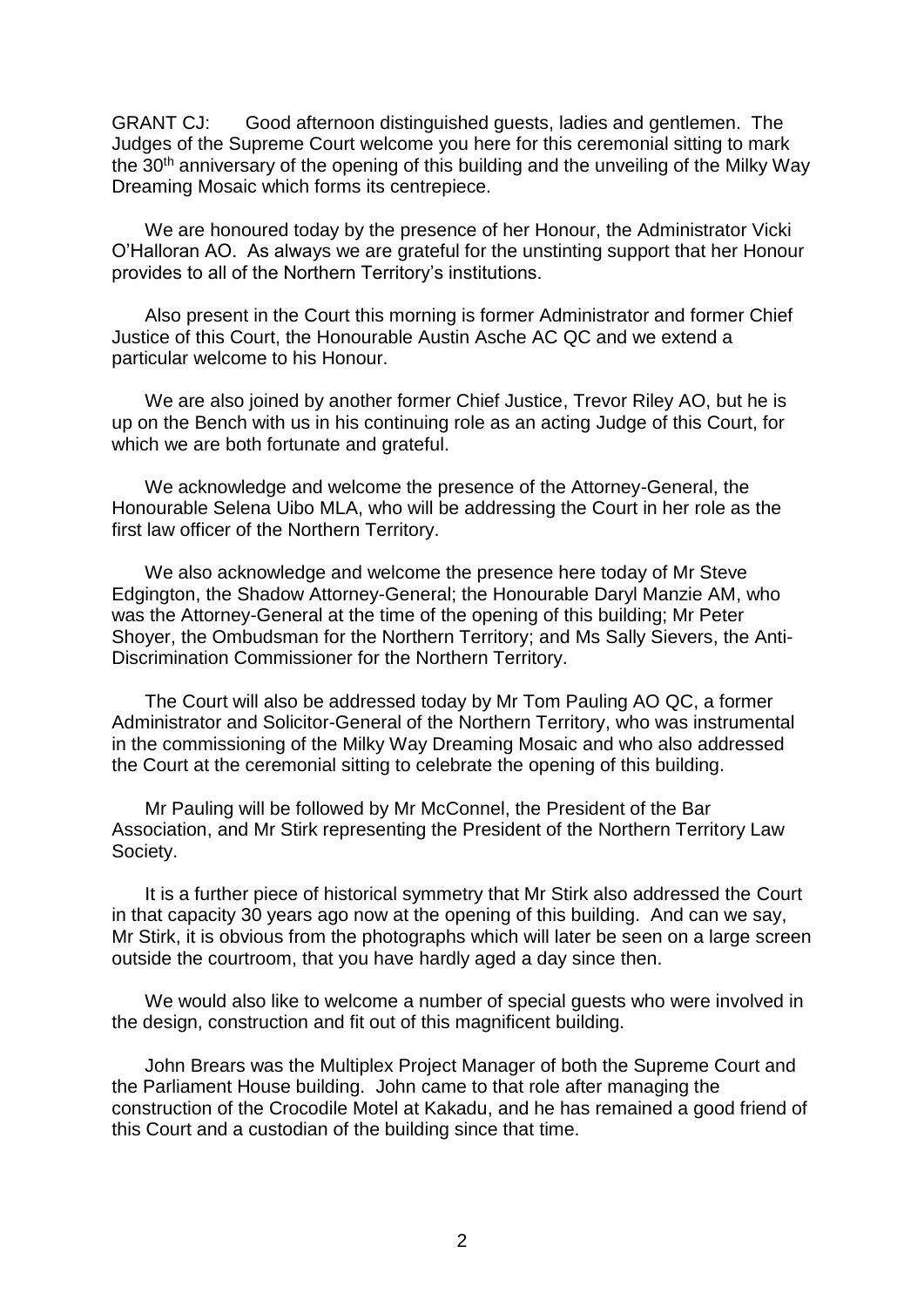Pasqualina Catalano was the administrator of the Multiplex office during the construction. Among other things she had the very important task – probably the most important task – of managing all of the payments to the subcontractors involved in the project in order to keep things on track.

Joe Librio and Sue Coles were the interior designers from Meldrum Burrows who had responsibility for the finishes, the colours and the soft furnishings in the buildings. The quality of those finishes – as is apparent from this courtroom, by way of example – and the fact that they have stood the test of time both functionally and aesthetically, is a testimony to their taste and to their discernment. During the course of that process, Joe fell in love with Darwin, to its great benefit he relocated here permanently, and he remains working here as a designer to this day.

Ross Dunkley was the senior structural engineer on the project.

Chris Renehan was the building designer who had the mammoth task of drafting the drawings for the building.

Keith Aitkin and his daughter Amanda Challen, whose company Advanced Civil Engineering undertook the civil engineering work involved in the demolition of the existing buildings and the excavation of the site.

Peter Poniris was the principal painting and decorating contractor for both the Supreme Court and the Parliament House. Peter had the unenviable task of organising and coordinating all of the painting and decorating of both buildings, which was something he discharged with distinction. We also welcome Tom Stark who was Peter's right-hand man in that undertaking.

Ray Bail, whose company Alice Precasters – which as the name indicates, started in Alice Springs – manufactured all of the precast concrete panels for both the Supreme Court and the Parliament House, which was a massive and laudable undertaking for a local company.

And finally we welcome John Hume, who was the principal building inspector for both buildings and who had the crucial task of ensuring compliance with the various codes. John, nothing has fallen down yet.

Of course, there were many others involved in the process who for various reasons are unable to attend to today, and we also extend our gratitude and best wishes to them.

The construction of this building, together with the construction of the new Parliament House, marked an important milestone in the history of the Northern Territory. The construction of a public building on this scale was a nation building exercise.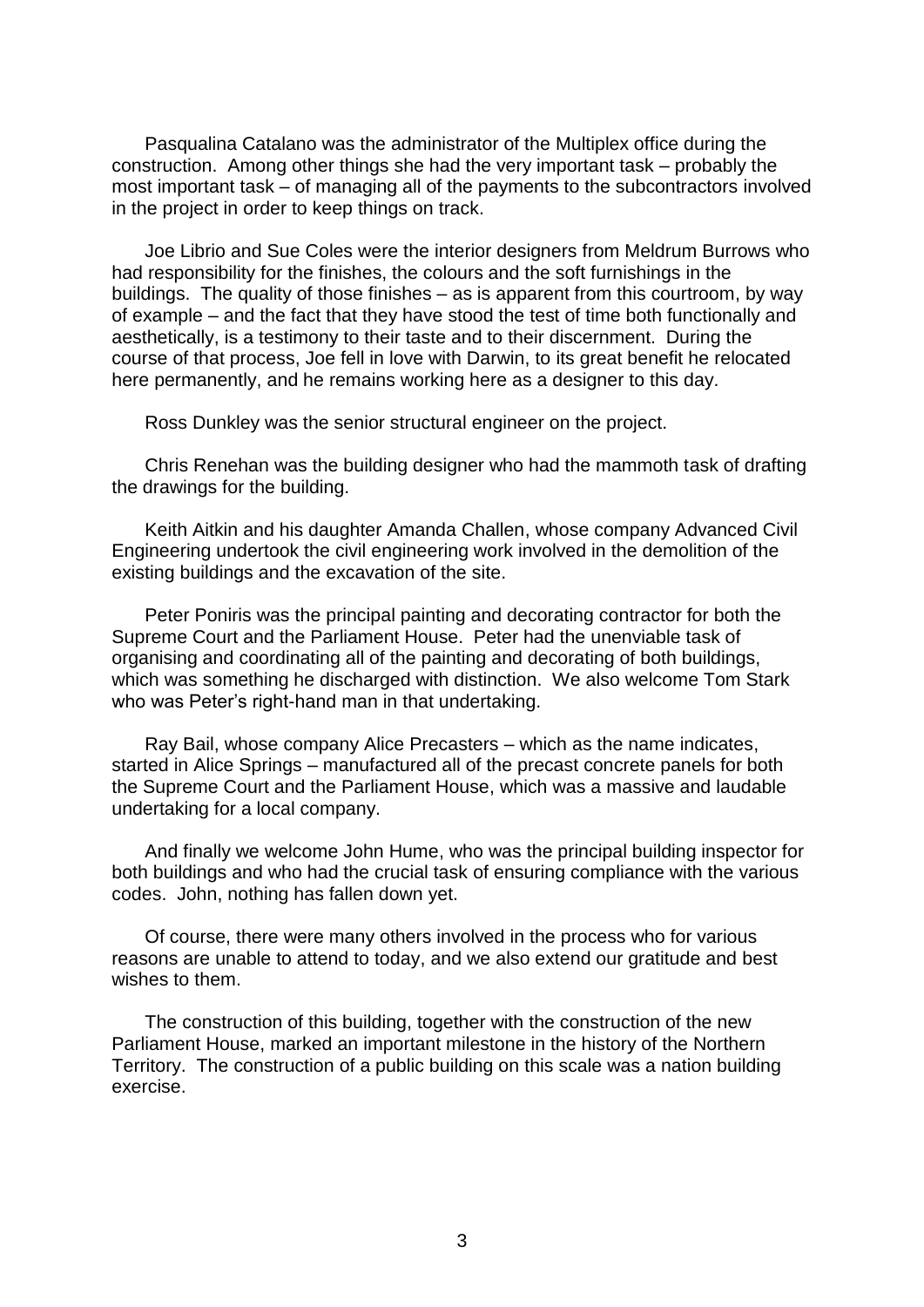The building itself was symbolic of the Northern Territory's constitutional and economic development into a self-governing politic with its own judicial and political powers and institutions.

The project also demonstrated the skills and abilities of people involved in the construction industry in the Northern Territory, and the building remains an enduring testimony to those abilities. We congratulate them for that achievement.

The celebration of the  $30<sup>th</sup>$  anniversary of this building is also to recognise the very important function performed in it. Court buildings are important symbols in a community which is governed in accordance with the rule of law. It is essential to the maintenance of a democratic and civilised society that parties are able to have disputes concerning their rights and liabilities resolved by an independent body which applies known and predictable laws. That is the essential function which is performed in this building, and it is a fitting structure to symbolise the authority of the law.

We would now call on the Attorney-General to address the Court. Thank you, Madam Attorney.

MS UIBO: May it please the court. I acknowledge the Larrakia people, the traditional custodians of the beautiful land on which this court sits. I pay my respects to their elders past and present and to the emerging future Larrakia leaders.

Today we mark the 30th anniversary of the opening of the Supreme Court building and the unveiling of the Milky Way Dreaming Mosaic. The building was officially opened on Friday, 29 November in 1991 by the Administrator, the Late Honourable James Muirhead AC, QC.

His Honour had himself been a judge of this court from 1974 to 1985 when it was located on the corner of Herbert and Mitchell Streets.

On the same day as the opening, his Honour, Chief Justice Asche, AC, QC and his Honour Justice Brian Martin AO, MBE, QC, presided over the ceremonial sitting to celebrate the opening of this magnificent building. Among the speakers on that occasion were the Honourable Mr Daryl Manzie, AM, Attorney-General at the time, the Honourable Mr Tom Pauling AO, QC as the second law officer, Your Honour Graham Hiley QC on behalf of the Northern Territory Bar Association and Mr John Stirk represented the Northern Territory Law Society.

It is indeed a thing to be treasured that so many people from that day - and not just those who I have mentioned here now, join us today to celebrate this milestone in marking the 30th anniversary.

The permanent judges of the court at the time of the move to this new building, apart from the Chief Justice, were the Honourable Justice Brian Frank Martin AO, MBE, subsequently a Chief Justice of the court, the Honourable Justice Sir William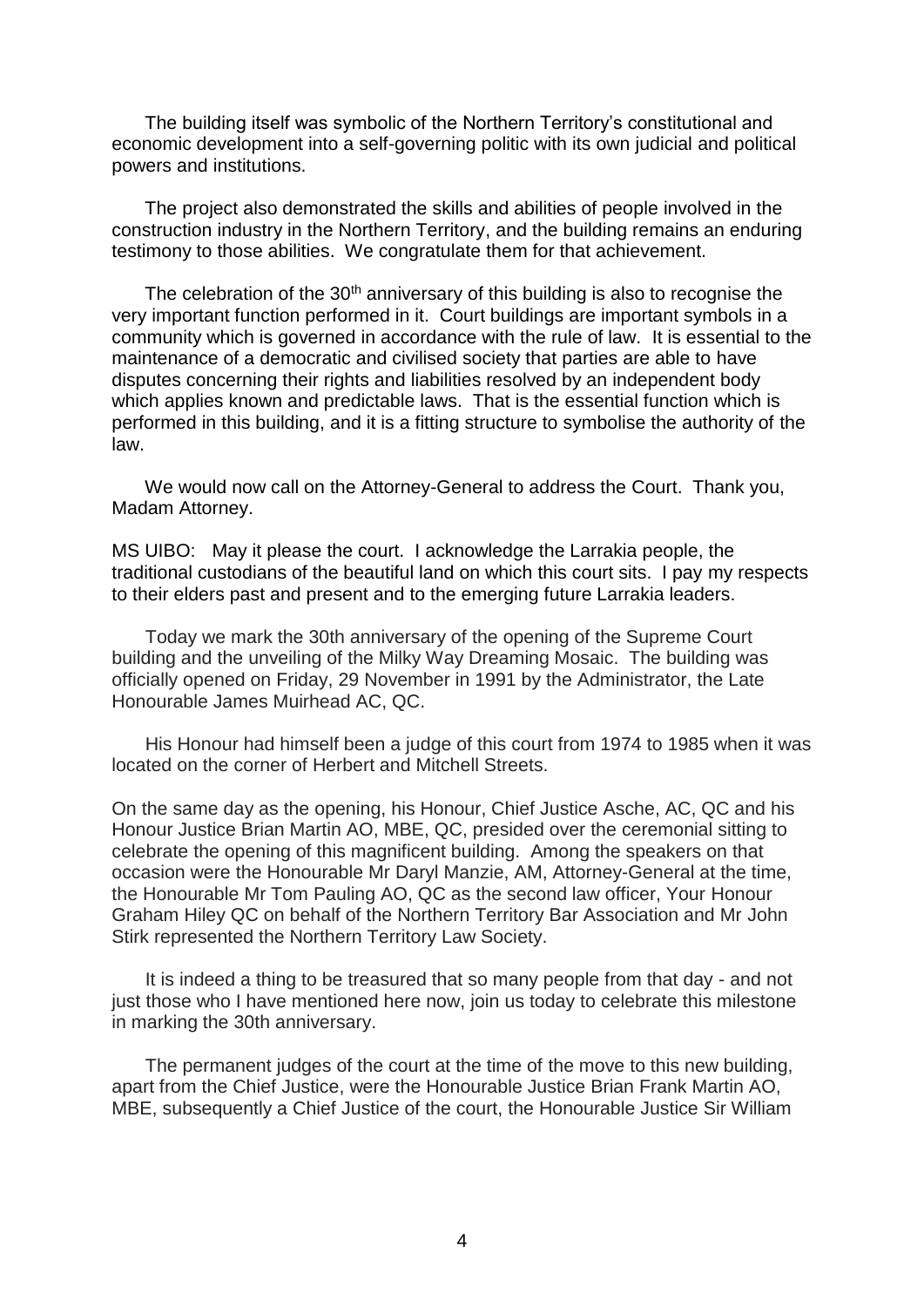Frances Kearney, CBE, the Honourable Justice John Anthony Nader, the Honourable Justice David Norman Angel and the Honourable Justice Dean Mildren.

Over the years no less than 16 permanent judges and three permanent associate judges – or Masters as they were formerly known - have called this building home. That is testament to the ongoing development of the Territory both politically and legally.

By way of comparison, it may be recalled that the former Chief Justice, the Honourable Sir William Forster, had been the sole resident judge in Darwin between 1971 and 1974. Maybe a few judges blew in after the cyclone.

The location of the Territory's judiciary tells the story about the maturity of the Territory since it was first established in 1911. During this process of development, the principal seat of the Territory's judicial system have variously been a stone building on the Esplanade, the Sidney Williams huts on the Esplanade and the Court house on the corner of Mitchell and Herbert Street. A process culminating in the very building we celebrate here today.

The location of the court, placed prominently between the Legislative Assembly and the Administrator's office, also tells us an important story about our system of government with the three branches of government – the legislature, the judiciary and the executive - separated and with the ultimate responsibility being vested in this court to determine the proper sphere of each branch and their roles of responsibility.

This court has seen many firsts.

In recent memory it housed the first hearing in the Northern Territory by the Full Court of the High Court. The Timber Creek Native Title Compensation Claim heard in September 2018 was the first litigated compensation claim in Australia. It was in this very room that that court heard the argument about the compensation that should be payable to the Ngaliwurru and Nungali people for the extinguishment of their native title in the township of Timber Creek.

Your Honours need no reminding of that case. Your Honour Justice Brownhill, was the Senior Counsel for the Northern Territory, having taken the baton from the Chief Justice after his elevation to the Bench.

This building, together with its counterpart in Alice Springs which opened in 2017, continues to facilitate the administration of justice in and for the Northern Territory.

One of the first cases heard in this building commenced on Monday 2 December in 1991 before his Honour Justice Mildren in *Horne v Sedco Forex Australia*, a case concerning the cancellation of workers compensation payments. The counsel were Graham Hiley QC, as your Honour was then, and the late John Waters QC. The scales of justice were evenly balanced on that day, both the appeal and the crossappeal were allowed.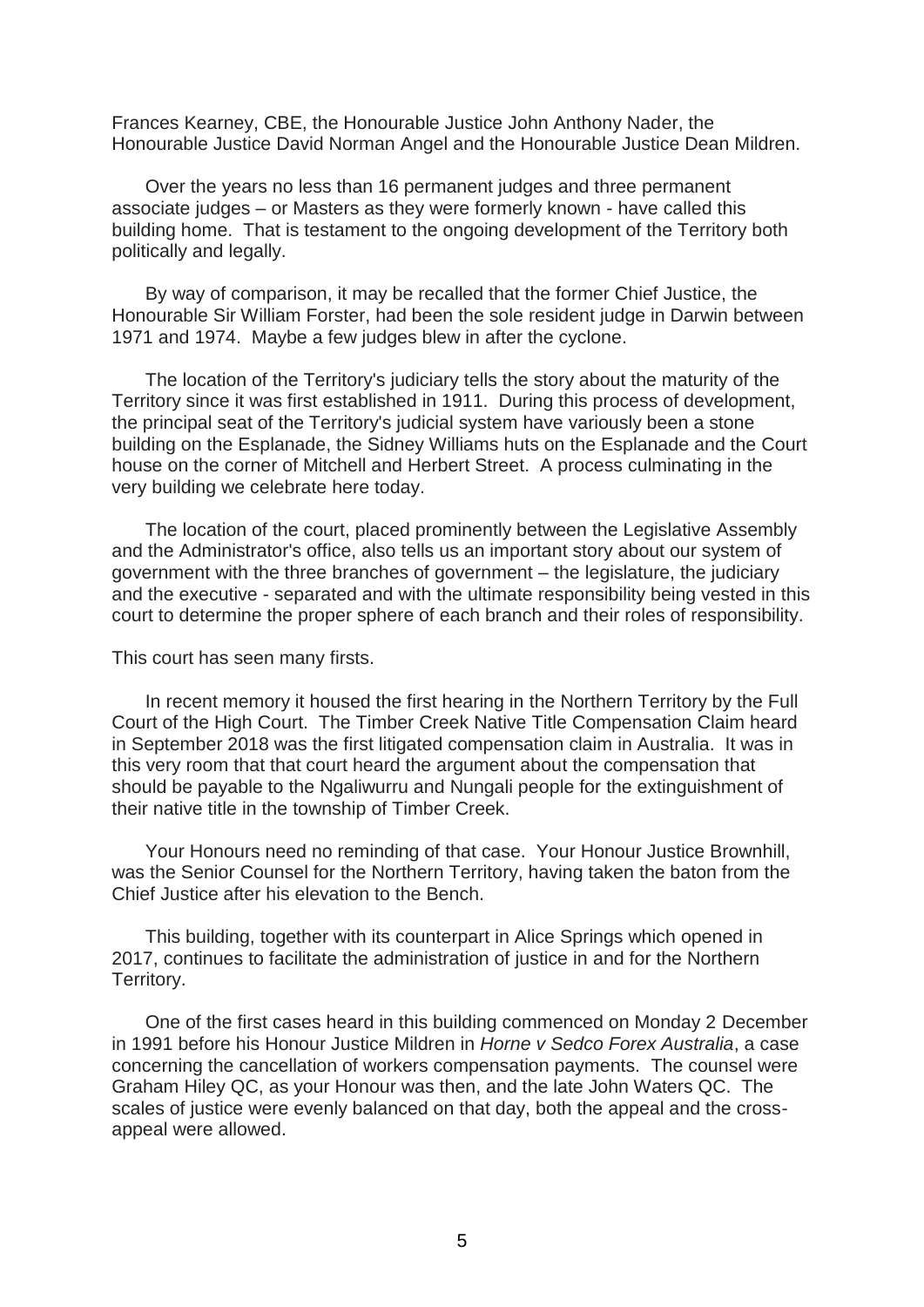Another early case was the criminal trial presided over by Justice Kearney in Court 2. A trial where the jury deliberations went into the late night whilst other court staff, judges, magistrates and members of the legal profession were attending the official court wake of the old courthouse. For the record, the jury returned a verdict of "not guilty" - a verdict that was delivered well before the wake was over.

Now, 30 years on, this building continues to house a busy list of criminal and civil matters. The building is striking - as it should be. It was designed with high ceilings and copious natural light, reflecting the transparency of the law and the beautiful Territory, which we love.

The brown granite which paves the walking area on the ground floor - and the two staircases leading to the upper courts - are sourced from the local Mount Bundy. The courtrooms are fitted with Australian timbers for the Bench, the Bar table, the Bar and the Jury and Witness Boxes. Silver ash and beech are the materials of choice in courtrooms 2 to 11 whereas traditional hardwood jarrah and brushed box adorns the Ceremonial Court in which we stand or sit here today.

But the artistic centrepiece is undoubtedly the mosaic of the Milky Way Dreaming. This work was inspired by the painting by Warlpiri artist Norah Napaljarri Nelson, called the "Milky Way Dreaming" or Yiwarra Jukurrpa in Warlpiri. It was painted in Yuendumu, creating a link between this building and Central Australia. The work depicts the Dreamtime legend of the seven Napaljarri sisters who turned into fire and placed themselves as stars in the night sky in order to avoid pursuit. Their pursuer - a Jagamara man - also turned himself into a star but by reason of ending up in the morning sky, was unable to complete his pursuit. The full story and the history of the creation of the mosaic can be viewed in the foyer outside this courtroom. It is a fascinating read and I recommend it to everyone.

The painting itself was commissioned by the then Solicitor-General, Mr Tom Pauling AO, QC,

We thank you for having the foresight and vision for being the driving force which brought the painting to this court.

I have already referred to some of the striking features of this beautiful building.

That list is not complete without making special mention of the atrium which creates a place from which one can truly absorb the full impact of the 55 square metre artwork. The integration of the mosaic and the atrium brings the building together as a whole.

It may also be observed that the method of viewing even introduces a paradox by reversing the perspective so that the viewer gazes upon the night sky by looking downwards. Further, and as is perhaps not as widely known, there is also a direct view to the Milky Way Dreaming mosaic from level 6 of the building. The judges too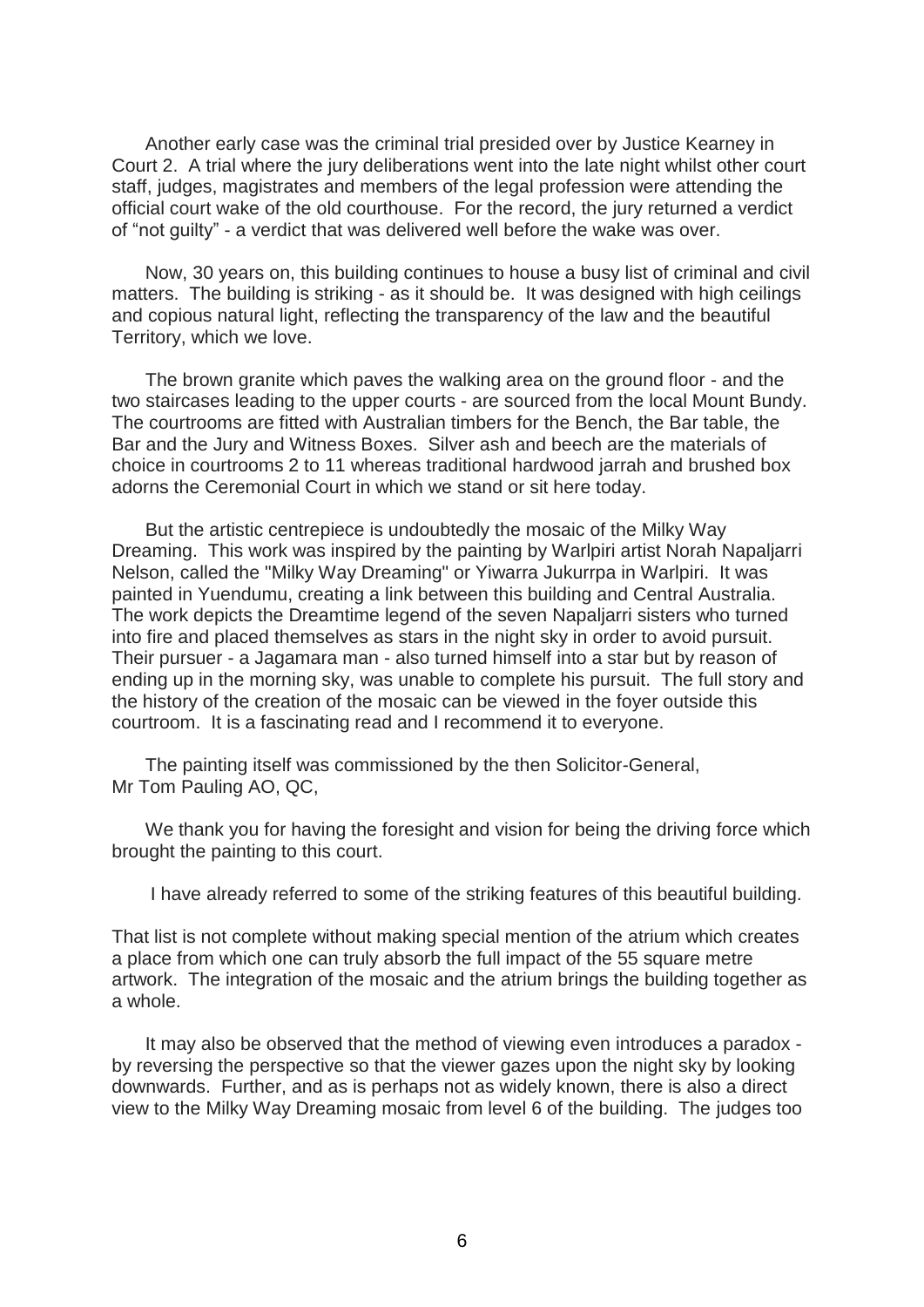can draw inspiration from this dreamtime story and creation story when they are pondering how best to administer justice in the case before them.

There are, of course, many other works of Aboriginal artists on display. One is the Men's Spear Fight depicted in the Turkey Tolson Tjupurrula work from 1990. If one looks closely, the spears can be seen in and between the parallel lines. The painting was donated by the Law Society at the very opening of this building 30 years ago. There is also the display of Larrkitj poles to lay the spirit of Dhakiyarr Wirrpanda to rest. The mortuary poles were presented by the Yolngu people in the Supreme Court in 2003 as an act of reconciliation between the descendants of Dhakiyarr Wirrapuna and the Northern Territory Government.

The poles were prepared and painted by the foremost artists in the region and hold great spiritual significance for the Yolngu people. It was a ceremony I was able to attend myself. I never thought I would be Attorney-General then.

Dhakiyarr was a senior ceremony man from north-east Arnhem Land. He had in the 1930s been convicted of the murder of Constable Albert McColl and was sentenced to death by the court in Darwin. However, his conviction was quashed by the High Court in 1934 and he was released.

Finally, it must be acknowledged that the quality of the many other Aboriginal artists whose artworks are on display in this building is the result of the dedication to Aboriginal art by Justice Angel, a former judge of this court, and his late wife, Anita Angel.

A plaque on the ground level marks their contribution.

At the opening of this building 30 years ago, the then Administrator, his Honour, James Muirhead AC QC, issued a proclamation, stating that:

"The building known as Supreme Court of the Northern Territory at Darwin shall be surrendered and delivered to the Judges of the Supreme Court of the Northern Territory for the purposes of the administration of justice in and for the Northern Territory of Australia."

The proclamation has been kept in the court records ever since. The references to surrender and delivery are significant. They recognise that this building - and the judges who have custody of it - are the ultimate means by which justice is administered in the Northern Territory.

Over the last 30 years, this Court and its judges have administered that justice to the people of the Northern Territory with fairness and impartiality. The Supreme Court building has served and continues to serve as a representation of the strength and independence of the Northern Territory judiciary.

And just this Monday past, the Court of Criminal Appeal was presided over by an all-female Bench: Justice Kelly, who knew me as a kid growing up in Batchelor,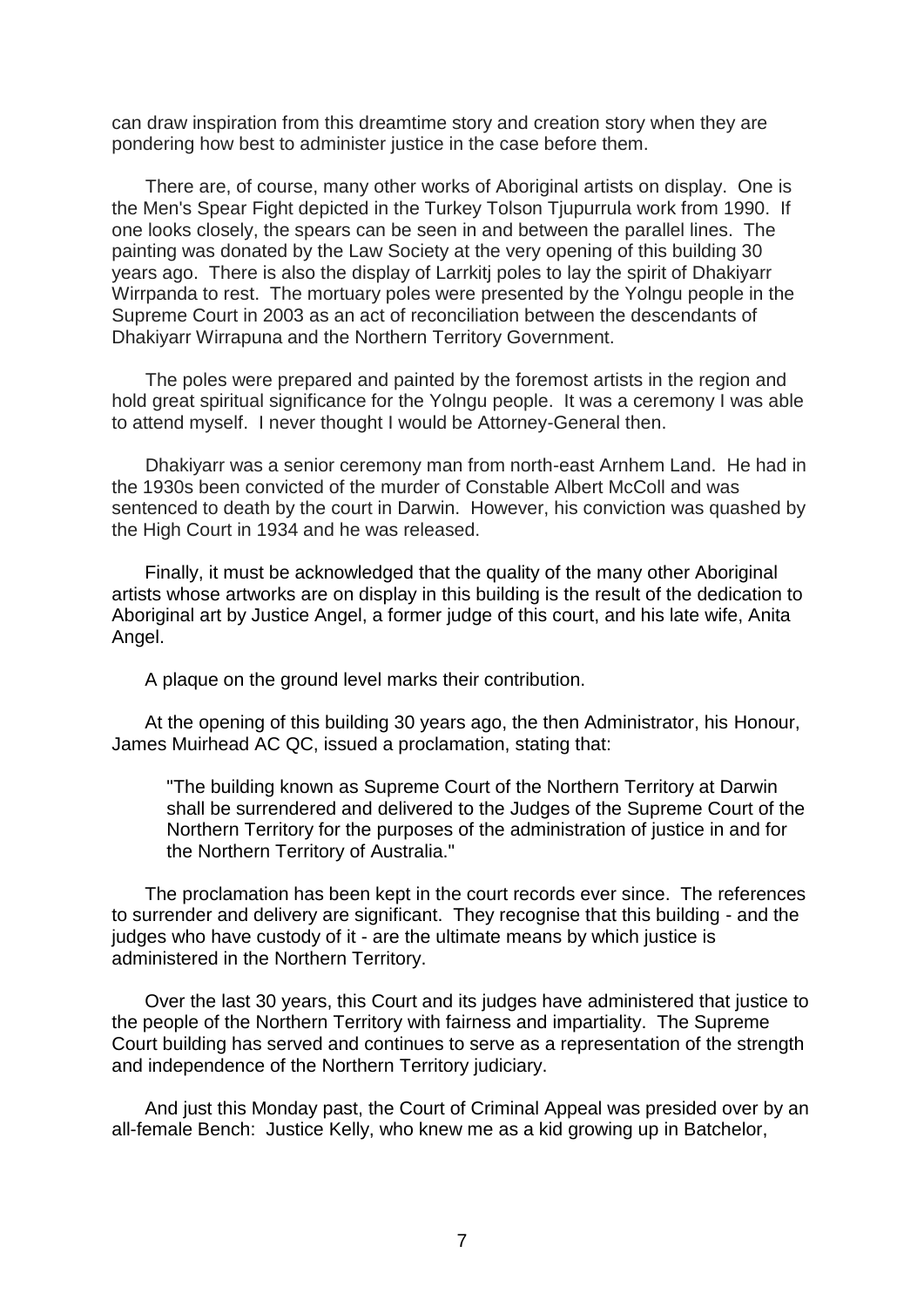Justice Blokland, who has known me for a long time as well, and Justice Brownhill J, in respect of whom I had the honour of attending her swearing-in ceremony.

May this building continue to diligently dispense justice for many decades and many generations to come.

If it pleases the Court.

GRANT CJ: Thank you, Madam Attorney. And thank you, Mr Solicitor.

Yes, Mr Pauling?

MR PAULING AO QC: May it please the Court. I am delighted to be given the indulgence to speak on this occasion. Like others, I took the opportunity to see who spoke about what in November 1991. Austin Asche did as Chief Justice. Daryl Manzie did as Attorney-General. John Stirk did as President of the Law Society and I did as Solicitor-General. And here we all are again!

I recently said to the Chief Justice, "Is this serendipity?" "No" he said, "It's by design". So it feels like we are in the Blues Brothers movie. Jake will soon say, "We are putting the band back together".

The opening 30 years ago is vivid in my mind for many reasons, not the least, you might suppose, the unveiling, in a figurative sense, of the Milky Way mosaic. It is highly appropriate that we cast our minds back to earlier times and the circumstances that led to the creation of this outstanding building, this architectural marvel.

In 1970, when I came to join Cridland & Bauer, the old building housed the Judge, Dick Blackburn, the Magistrate, Haines Leader and the Crown Law Office. There was a spare chamber for a visiting Judge, and access to Court 2 was only through that Chamber, and it didn't matter what the visiting judge, if we had one, was doing, that is where you had to go in and out, as I later did as a Magistrate.

In any event, in this old building, as Dean Mildren correctly tells us in his marvellous book, unsatisfactory band-aid solutions were built all over the place and moving Judges to different buildings. It really was a mess. So this was truly a godsend.

The move to this Court was not to happen until all was in place for the procession led by mounted police. However, on the last day in the old Court, Kearney J, as we have been told, was conducting a jury trial. A party was building to farewell the leaky old crumbling edifice. Colin McDonald reminds me that the power was switched off.

So, in short order, it seemed that as the revelry increased, the trial could no longer continue. In short order, it moved here. An Orderly brought over bone China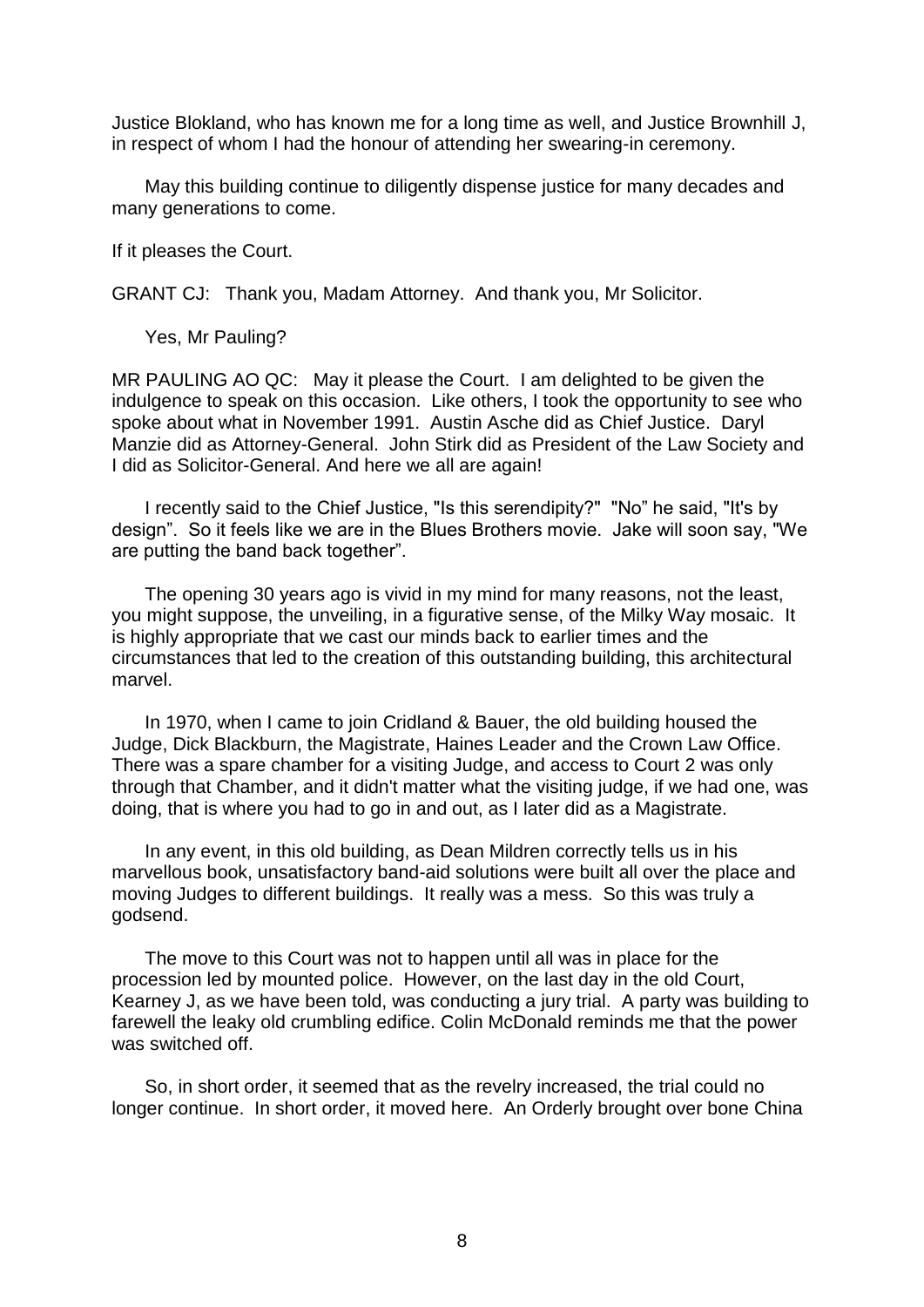teacups and saucers on a tray for the jury but tripped on the Milky Way and one or more smashed.

The clean-up was incomplete. A distressed Sheriff's Officer came to me with a quite round and smooth white object, plainly from a cup handle, and proclaimed "The mosaic is breaking up". I feigned shock and horror, and together, we searched all of the mosaic for the place the object had dislodged. All 500,000 odd pieces of venetian glass were intact. Even my Mother's star was in a quiet repose.

With military assuredness, he addressed me, "I'll keep an eye on it", and left me with a bone china fragment. In the handsome brochure, we mention the fact that we had, in our negotiations in Yuendumu, forgotten to ask the owner of this particular story of the seven sisters, whether it was appropriate for people to walk on the mosaic.

Sue Coles, the excellent interior designer of this opulent building, and I flew to Yuendumu and before a large audience in a gallery, we put the question to Paddy Japaljarri Sims, the owner, "Can people walk on the mosaic?" There was a long silence. There was tension in the air. Thoughts racing. He then said, "As long as people don't wear muddy boots". So there was laughter all round.

After the opening I was asked if the mosaic would wear out from people walking on it. Mosaic artist, David Jack, who unfortunately cannot be here today, thought about it and concluded that it might happen about 800 years after the Mount Bundy granite wore out.

The venetian glass is very close to diamond in hardness. And may I say also that the other mosaic artist, Joe Attard, is unable to attend, which is a pity. It was little short of a miracle that Cabinet, faced with eye-watering costs for this building, approved the Milky Way project. And I regret that Marshall Perron cannot join us today. In his view, the mosaic will outlive the memory of us all. Reminds me of Pompeii, but I won't go there.

Thank you to the Court for this occasion, but before I conclude, with your leave, may I inform the Court that the Territory's most outstanding advocate of his time, Ian Barker, died in late December. He was farewelled by the Bar that he nearly founded, and the Bar Association that he did found, at a function last evening at the Sailing Club.

Ian went to Alice Springs in 1961 to join Neil Hargrave who was the only lawyer there. And when Neil was attending to his Adelaide practice, Ian was the only lawyer between Port Augusta and Darwin. He was very quickly successful and moved to Darwin in 1970, where he was pre-eminent. He took silk in 1974 and was the first Solicitor-General at self-government.

Organising the machinery of government was not what he wanted to do, and so he went to the Sydney Bar in 1980 to the relief of many barristers, myself included, and built a huge reputation as both a sublimely skilled advocate and a passionate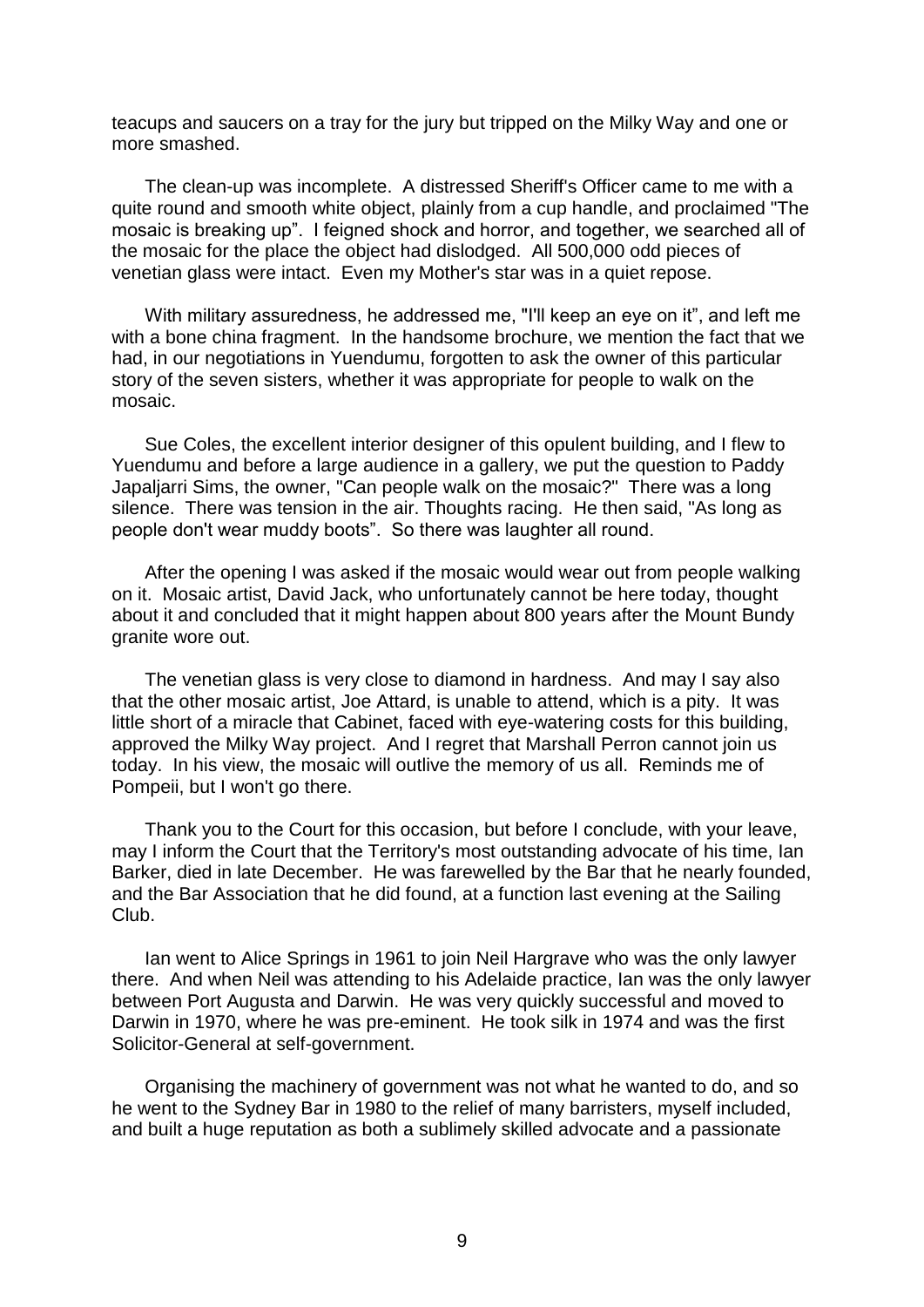defender of human rights, and as President of the New South Wales Bar Association, had enormous respect.

Ian loved the Territory with deep passion. His widow Penny is here today with four of his six children, Nicholas, Jill, Bridget and Eleanor. He was deeply respected as a lawyer and deeply cherished as a friend. May it please the Court.

GRANT CJ: Yes, thank you, Mr Pauling.

We endorse what Mr Pauling has said in relation to Ian Barker, and we extend our condolences to his family in court here today.

He is an iconic figure in Northern Territory legal history. Quite apart from his abilities as an advocate, he was one of the principal architects of self-government. He was the one, in particular, who drove the requirement for the Northern Territory to be created as a polity under the Crown. But for his fight against the Commonwealth on that issue, the Northern Territory would have been a mere statutory corporation without the powers and privileges which derive from the Crown, and it would have only enjoyed a very pale imitation of self-government.

Ian Barker also put in place many of the constitutional procedures which are still followed to this day, including, Madam Administrator, the certification which is presented to you each time you sign a law into effect, advising that the law relates to matters falling solely within the Northern Territory's executive authority. That was one of Barker's creations.

It is of note that every person who succeeded Ian Barker as Solicitor-General for the Northern Territory is present in the courtroom today, with the exception of his immediate successor, Brian Frank Martin, who was his great mate and his former partner in law. Brian had planned to attend today, but was, unfortunately, unable to due to ill health.

All of us who have subsequently served in the office of Solicitor-General were standing on the shoulders of a giant.

Yes, thank you, Mr McConnel.

MR McCONNEL: May it please the court. The Bar Association also acknowledges the traditional custodians of the land on which we are gathered, the Larrakia People, and it pays its respects to their elders, past, present and emerging.

The Supreme Court is a truly magnificent public building, one of only a very few in existence in the Northern Territory. The elements and history have not been kind to this place, and what few buildings of prominence were established in the early years, have been eaten away, bombed away or blown away. At least one favourite building mysteriously disappeared in the night.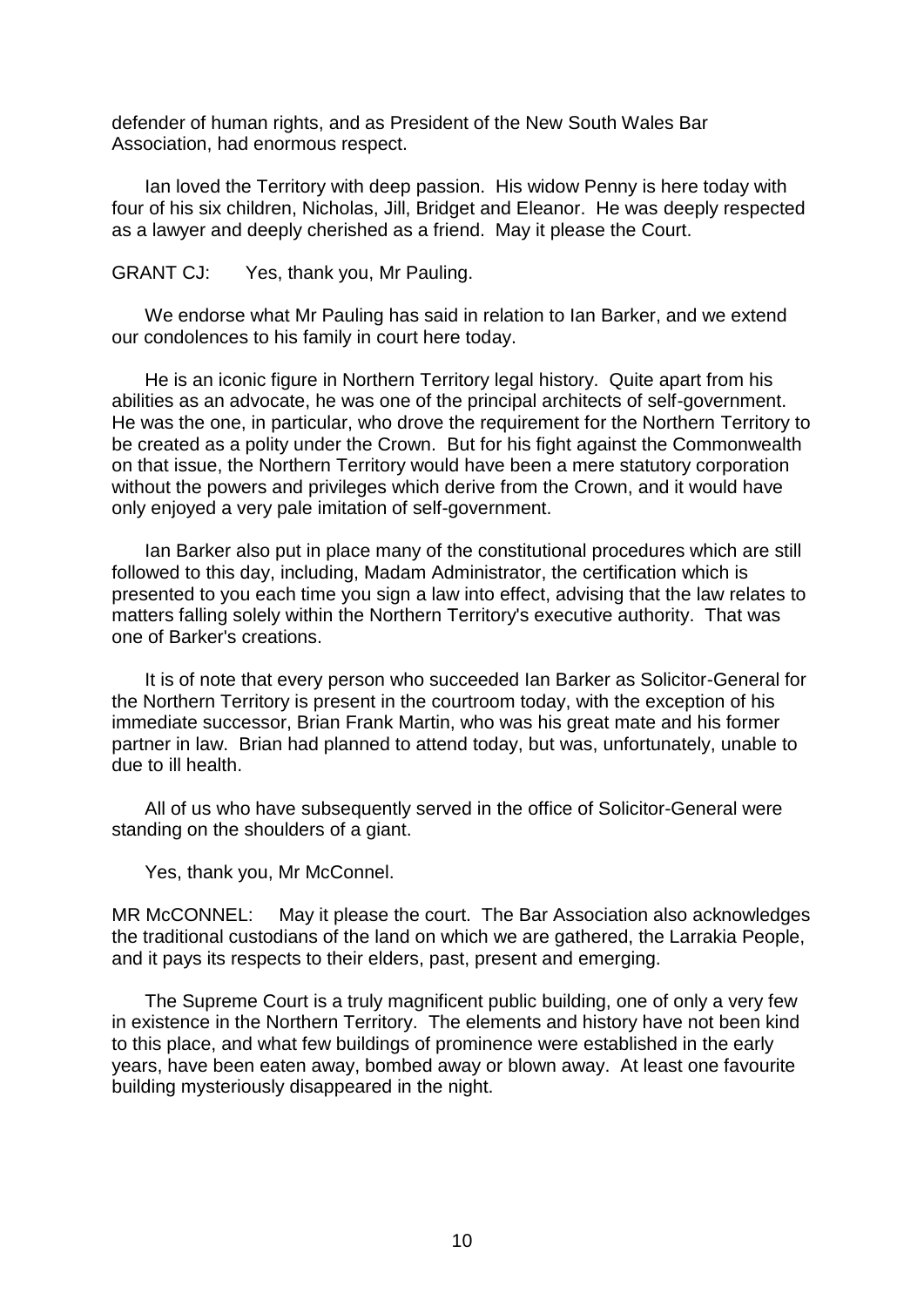Public buildings such as the Supreme Court and the Legislative Assembly, or Parliament House, are an important reflection on who we are. As the U.S. Supreme Court Lewis Powell Jnr J said, "Public buildings often accurately reflect the beliefs, priorities and aspirations of a people."

For the people of the Northern Territory, the construction of State Square was a visionary, but controversial project. It required a substantial outlay of public monies that many people thought should have been invested elsewhere. But once the project was completed, most public dissent gave way to an acknowledgement that the completed State Square represented something greater than the sum of its parts.

It spoke to the permanence of our identity as a self-governing body politic, perhaps even recognition as a state - although that has not to come to pass - but which had hitherto been missing from the Territory landscape.

The new Supreme Court provided room for expansion of the court in future years. It was built with 10 courts and capacity for more in the future. It enabled future increases in the number of judges, but regrettably this has not occurred.

It also provided additional room for all of the functions associated with courts and with running trials, expanded jury rooms, jury muster rooms, criminal and civil registries and the combining of the judges' and the Department of Law libraries, a highly valuable resource which became accessible to the members of the profession for the first time.

The new court brought additional comfort and functionality to all of the people who practised in it. Mr Pauling has mentioned Ian Barker QC. He was one of the few practitioners to have experienced conditions in all three post-Second World War court houses. He described the changes this way:

In my time, fashions in court dress changed when progress came to Darwin. Before 1964, the Supreme Court building was a Sidney Williams Hut in the Esplanade, left over from the War. Somehow it had escaped the Japanese bombing. The building was nice enough with bougainvillea trailing past the louvres, but it was not air conditioned and during the rain no one could be heard, which meant that in the wet, court cases tended to proceed more or less intermittently. In those days, one wore a robe over a shirt with no bar jacket.

When the second court building was opened in 1964, the late Bridge J decreed that because it was air conditioned, bar jackets would henceforth be worn. It was just as well, really. The judge had very firm views about what the Darwin climate ought to be, quite ignoring what it was. And the temperature in the building required not only bar jackets but jumpers and mufflers also.

Litigants occasionally sustained frostbite, but the advantage of the system was that you could chill a carton of beer simply by leaving it on the Bar table.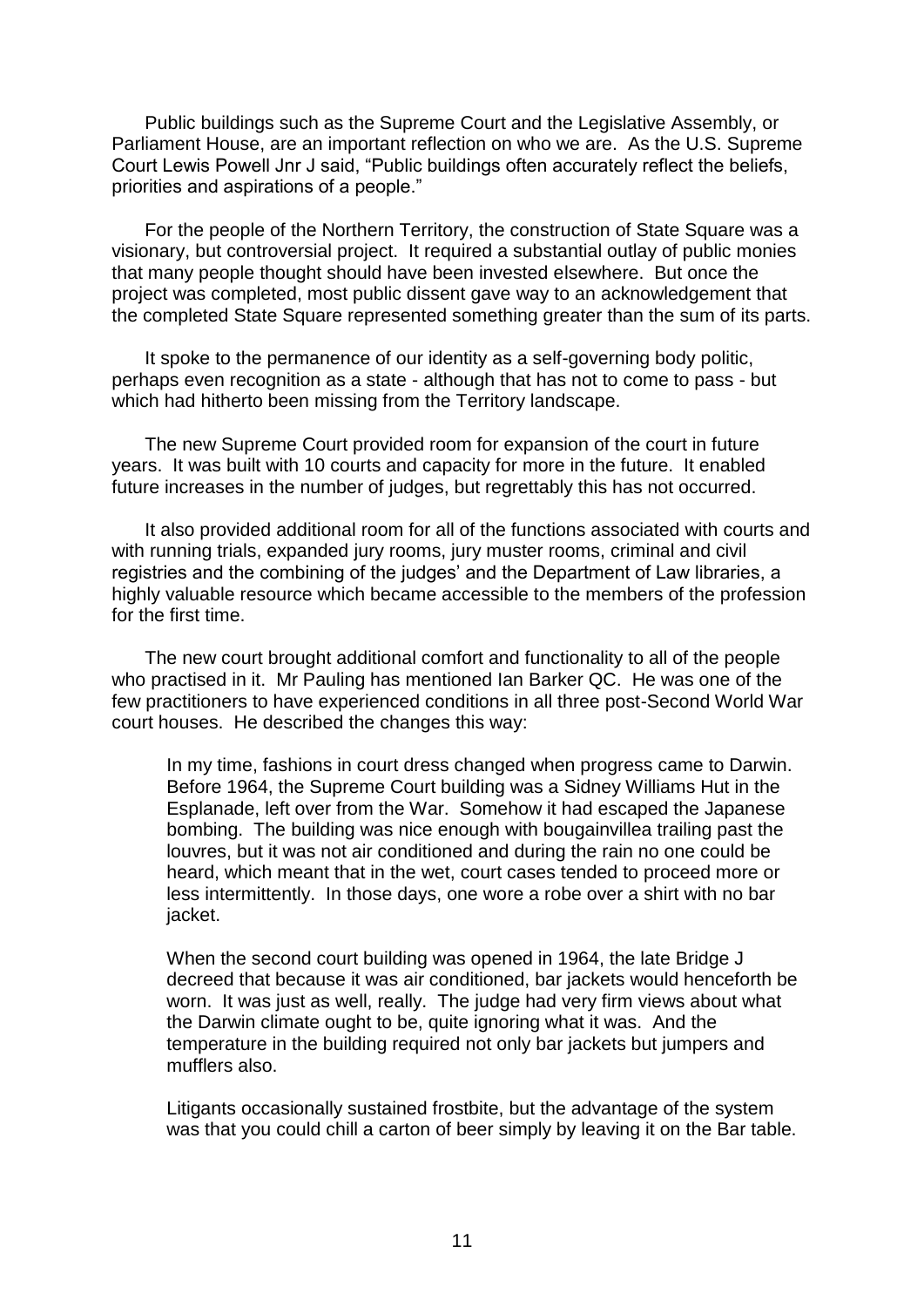The need to leave the building during the morning adjournment was thus obviated.

The present courts are pleasantly cool, and who wants to drink beer in the morning?

Perhaps that's what meant by a "civilising influence", and if so, this court appears to have nailed the brief.

There are some other aspects of the building that contribute to its magnificence and its significance, that have already been mentioned by the Attorney and by Mr Pauling. The first and obvious, the Milky Way Dreaming Mosaic, which allows one to literally walk *through* the artwork, of if you prefer, to lean over the balcony on the fourth floor and gaze, seemingly literally, into the stars.

And the second is the symbolism and beauty of the ceremonial poles that the Attorney referred to, that tell the story of reconciliation 70 years after the event of the families of Constable McColl and the Aboriginal warrior, Dh'a'kiyarr, the subject of one of the Territory's most notorious mistrials and earliest appeals to the High Court, involving an Aboriginal criminal defendant.

The court building by including such symbolism amongst its public spaces, reflects the history and progress of the administration of justice in the Northern Territory, the acknowledgement of failings of the past and our commitment to improving justice outcomes in the future.

The court's generosity in hosting such events as the annual Human Rights Awards, the Fitzgeralds, along with the Rights on Show Exhibition, which includes works of art created by incarcerated Territorians furthers that perception.

It is not enough to build a building and to bask in its glory. What stands today as a symbol of transparent and open justice will, if not sustained, descend into one of neglect or worse, failure. If the court cannot fulfill its vital function in the administration of justice because of systemic under-resourcing, it is in danger of taking on an altogether different symbolism.

- If someone is required to spend six months or a year on remand just to reach a trial, what message is sent to them and the community, when they finally in this magnificent building of glass, granite and polished timber?
- If a trial cannot proceed because of a lack of prosecution or public defence lawyers through under-funding, will the public rightly condemn the apparent incongruity of a grand building that is not fit for purpose?
- If a trial cannot proceed because of a lack of effective interpreter service, will the Dh'a'kiyarr poles come to symbolise a continuation of the failure to communicate between Aboriginal people and non-Aboriginal authority in the Territory?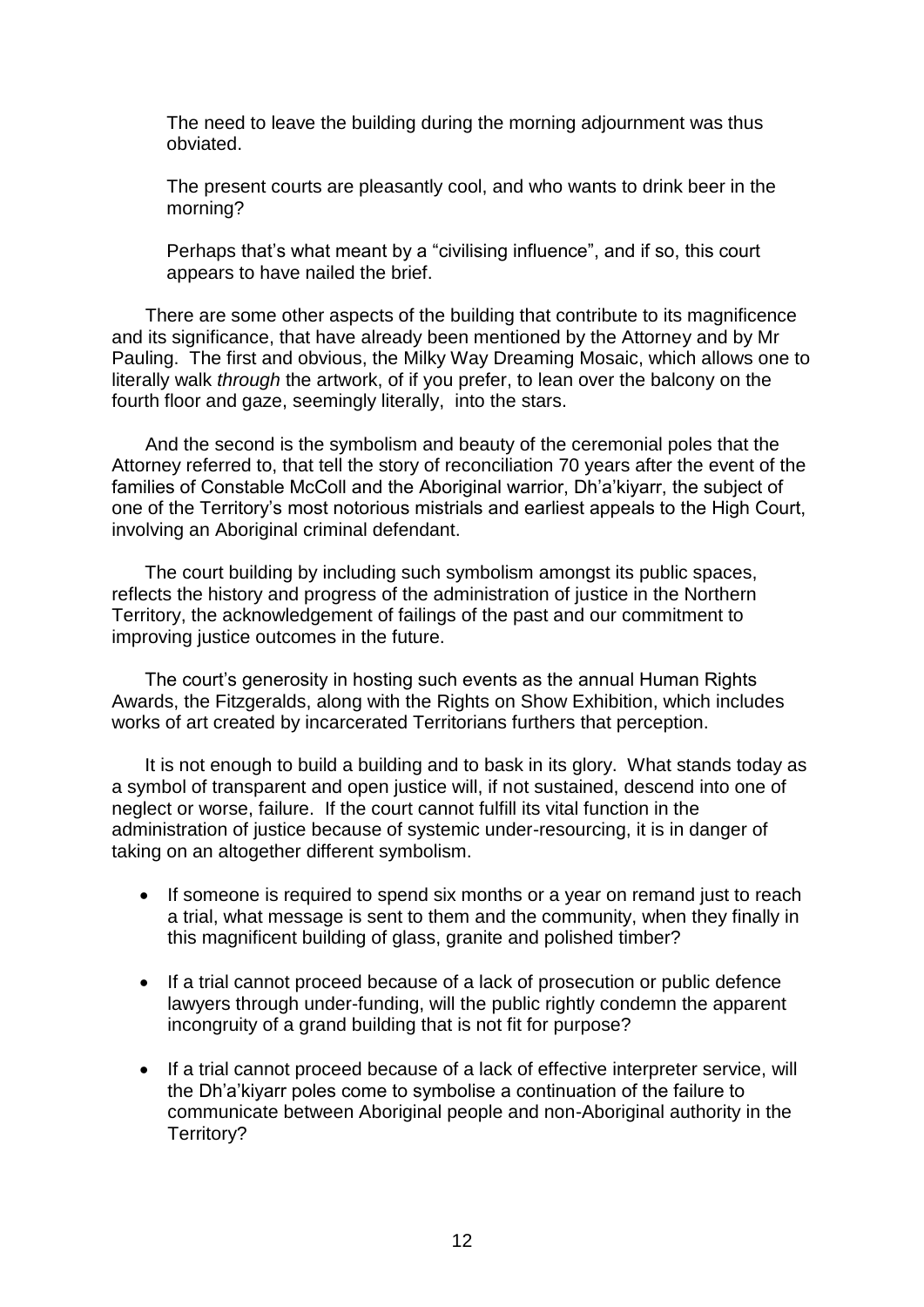The justice system in the Territory is in a critical state. It is in dire need of additional funding across all areas. Courts, prosecutions, legal aid, youth justice, corrections, rehabilitation programs, interpreter services and bush courts. They are straining under an unmanageable case load. It threatens to condemn another generation of Territorians to an administration of *injustice*.

On this occasion that is a celebration of our achievement as a body politic, as a court and as a legal profession serving our community, may this also be an occasion for reflection on the magnitude of the task ahead, and a call for the same vision and confidence to deliver the justice system we need, as was held by those who delivered this magnificent building to the court 30 years ago.

May it please the court.

GRANT CJ: Thank you, Mr President.

Yes, Mr Stirk?

MR STIRK: May it please the court, I am honoured to move on behalf of the president of the Law Society. Whilst openings of courts we have canvassed today are a mere blink of an eye in the time Aboriginal Territorians that walk this country, it is timely on an occasion like this to consider the recent history of law in the Northern Territory. I share Tom Pauling's views that if we are going to get this band together, I do not know whether in 20 years' time for the 50th, there are not going to be too many of us left to be able to participate.

But, hopefully this 30th anniversary gives us a bit of in-between time to talk about what has occurred.

I must also confess to feeling a little like Nathan Lyon coming in at number 11. The end of the innings is nigh, and hopefully I can add a little to the innings before I am dismissed.

Those higher up the order have taken to the bowlers, and have told many of the stories that I was otherwise going to tell. Higher up that order, and perhaps the umpire 30 years ago, was Austin Asche, the then Chief Justice. It is pleasing to have him here today.

I remember Andy Kirkham who appeared in 1991 as the Australian Bar Association president and president of the Victorian Bar, quoting Austin Banjo Patterson of Life in Darwin, in 1898. Always a good way to go on the right side of the then chief justice.

Andy was a frequent visitor to courts in both Alice Springs and Darwin, and most notably had juniored John Phillips, the subsequent Chief Justice in Victoria, in the Chamberlain trial for the defence. Ian Barker QC and Tom Pauling prosecuted for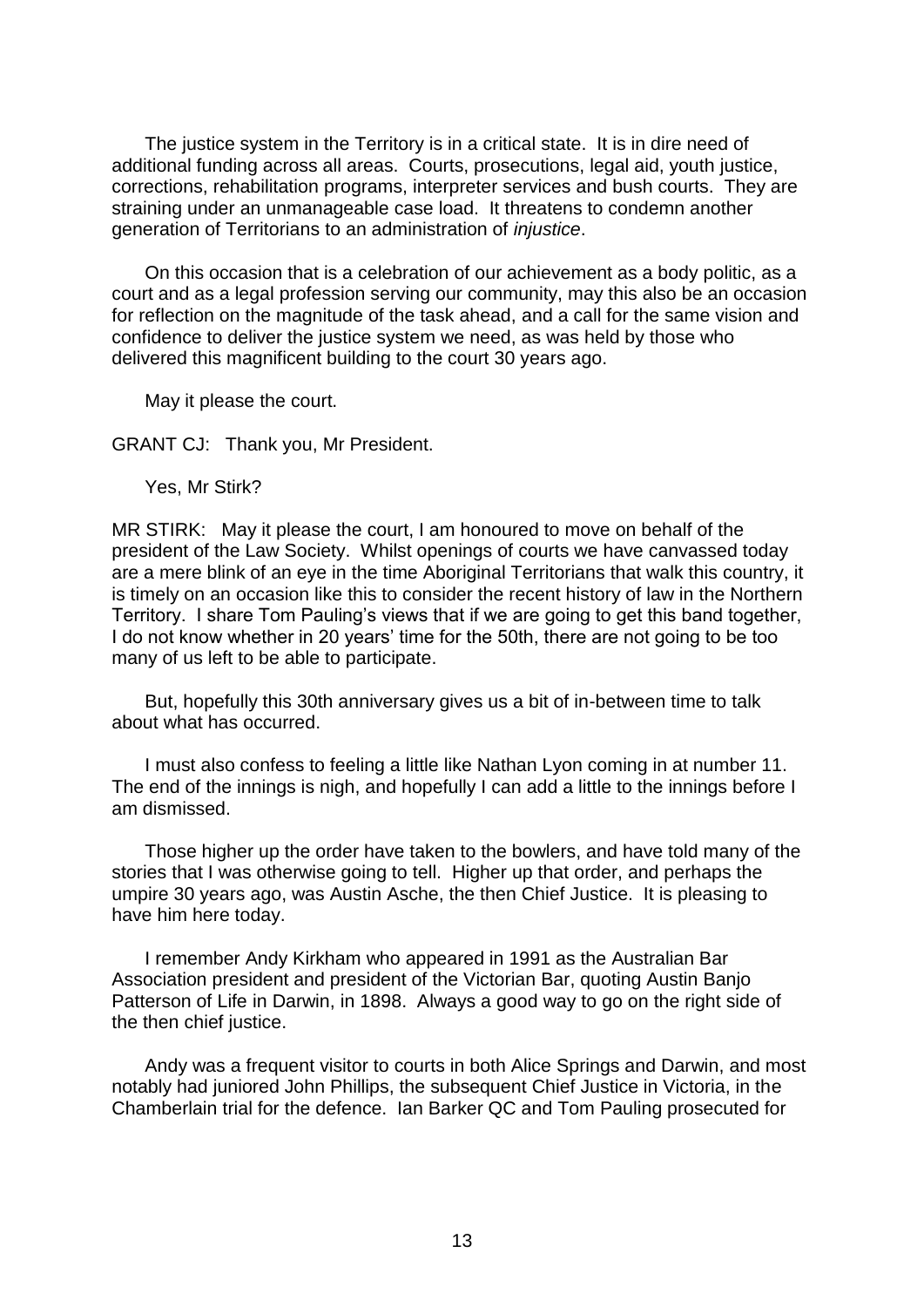the Crown. So there is a bit of synchronicity or symmetry in what we are doing today.

Then Asche CJ taught us all a lot about the law, poetry (particularly since Kenneth Slessor), old Icelandic and being a great communicator to all people. His successors have followed in those footsteps.

Also present as a one degree of separation in 1991, was the then Chief Justice of the High Court, Sir Anthony Mason, who as Solicitor-General had accompanied the then Commonwealth Attorney-General Billy Snedden, on the opening of the old Supreme Court. Whether it is 1964 or '65, I am not sure. There seems to be a bit of confusion but, in any event, it was a much-maligned building that was much talked about in 1991. Fortunately, these days I think it's got a new life as a car park.

As the Law Society obviously we must mourn the passing of Ian Barker, the second president of the Law Society of the Northern Territory and as many of us have said – and I think it is probably a common view – perhaps the pre-eminent lawyer from Alice Springs, if not the Territory. He followed in a procession of lawyers from Alice Springs to Darwin. Dick Ward had moved from Alice to Darwin after the war. Ward Keller is his legacy but, more relevantly, he was a judge of this court and the first Aboriginal Land Commissioner. Tom Pauling reminds me there may be some doubt about his appointment as Aboriginal Land Commissioner, but that is a long, long time ago.

Paul Everingham, the first Chief Minister of the Territory and Ian Barker had moved from Alice to Darwin in the seventies and were briefly reunited at Barker, Withnall and Everingham. Brian Martin, who unfortunately can't be here today, succeeded Ian in the role of Solicitor-General and was a subsequent Chief Justice of this court. And in terms of the opening in 1991 between the Law Society and the court, he was the person as the junior judge to be nominated to be the go between in that job.

John Reeves also left Alice Springs briefly to become the federal member before being rolled by Paul Everingham, became a member of the Northern Territory Bar and is now a retired Justice of the Federal Court. Max Horton, who many of you may remember but perhaps not that well known, was another Martin & Partners lawyer, who was awaiting the call to become Solicitor-General of the Northern Territory. He was, he said unfortunately gazumped by one Tom Pauling, who discovered the job as Solicitor-General was the best job for a lawyer in the world and stayed with it for many long years.

The only qualification I've got about whether it's the best job in the world was what Ted Egan told me when he was retiring as Administrator and Tom was about to take the job. He described the job of Administrator as the best job for geriatrics that had ever been found. Fortunately the current administrator does not fit that demographic.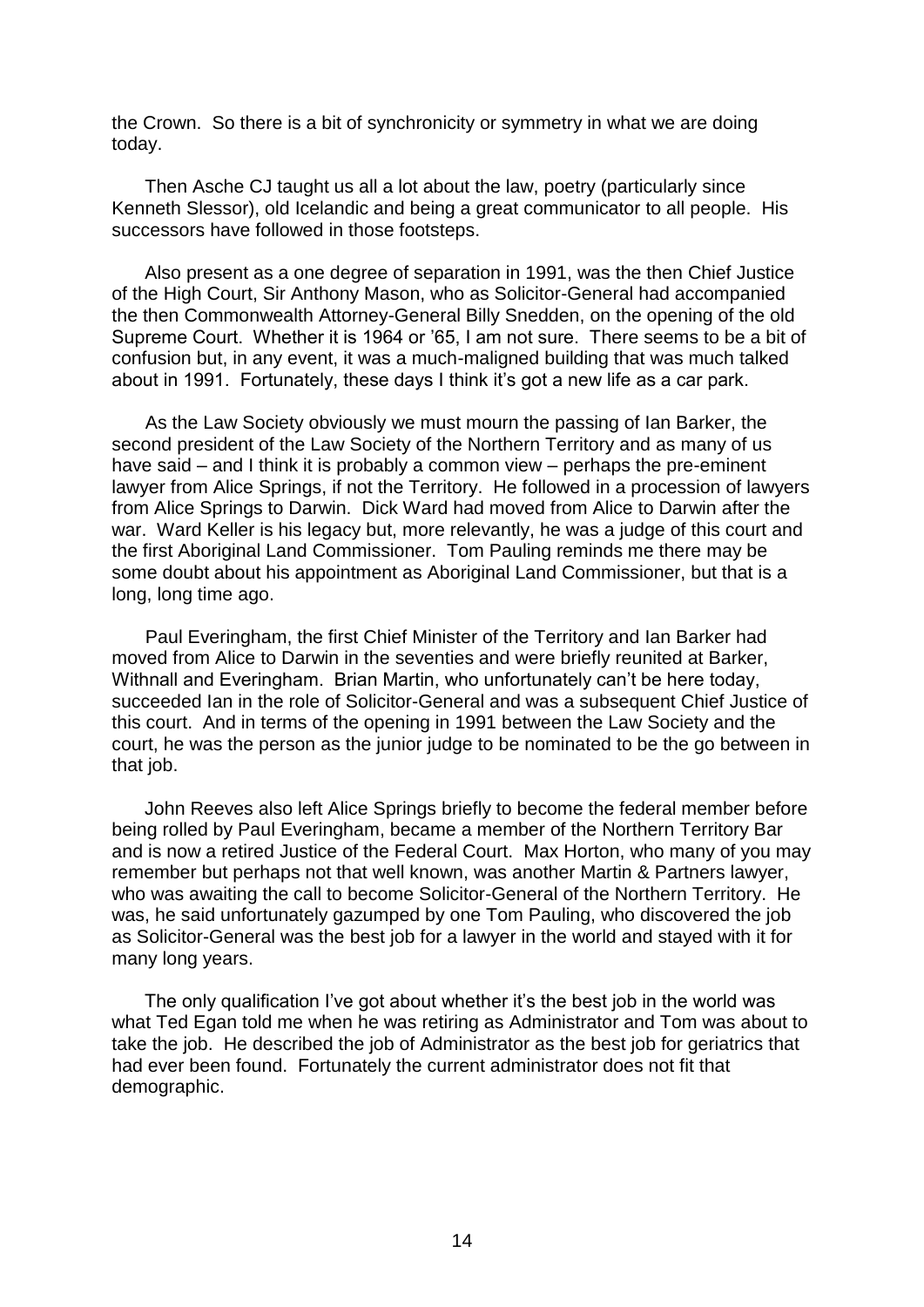There are a number of themes that perhaps – well, before I go to the themes – but perhaps – on the Barkerisms. In 1991 the great joy of that occasion was a Christo's lunch on the day of the opening when the key speaker was one Ian Barker.

And to this day, I cannot ever recall ever belly laughing as much. He had everyone from – we had four chief justices, including the chief justice of PNG; people were falling about themselves in the descriptions of the life and times of a Central Australian practitioner in the sixties, delivered in that unmistakable Barkerisms'. The other story that – given the constitutional history that I probably should repeat, and I've overlooked, was a Paul Everingham story about negotiations with Malcom Fraser over the terms of the NT Constitution.

And one of the big issues was a phrase – an assertion that the Northern Territory had to look after industrial relations. And Barker's view was – according to Everingham, "Over my dead body". And the response was, "Well, parliamentary counsel have told me you have got to have it". At that stage, Barker walked out of the room and as he left the then Prime Minister said, "Mr Barker, where are you going?" he was told, "I thought you ran the country. I now realise parliamentary counsel do". Needless to say, we don't have an industrial relations function in the Northern Territory.

But one story that wasn't told in all of those stories about Cyclone Tracey and the dreadful things that occurred; about Major General Stretton – was a story – another Barker story of course, about Boxing Day 1974, when Ian is looking for the then Chief Justice Bill Forster and goes to a fairly smashed up old Supreme Court. He said he knocked meekly on the door; opened it to find a couple in very close embrace on Forster CJ's desk. He said as he closed the door he said the words, "The most work that's ever been done in these Chambers". It wasn't repeated in 1991 because William Forster was present that day. So thirty years on I get the chance to get that one out as well. And it is probably politically incorrect to comment anything more about that story.

There are a number of themes that were dealt with on the opening of the court. Leaving aside the historical disasters, I can certainly echo what was said by the then Attorney-General, that the executive arm of government in the Territory had determined that we needed a court that would last at least 100 years. And we're talking 13 years after self-government. So, I think the Territory can take a bow for doing something as important as the construction of this building.

It had, after all, taken the Commonwealth 79 years to open the High Court building in Canberra, given the general reluctance of commonwealth public servants to make the move from Melbourne. So, we are one up on them. The other good thing about this courthouse was there was a lot of consultation between both the court and the executive, to ensure a building fit for purpose. Unfortunately, those of us who labour in Alice Springs realise that there was no such consultation with the construction of the new Supreme Court in Alice Springs.